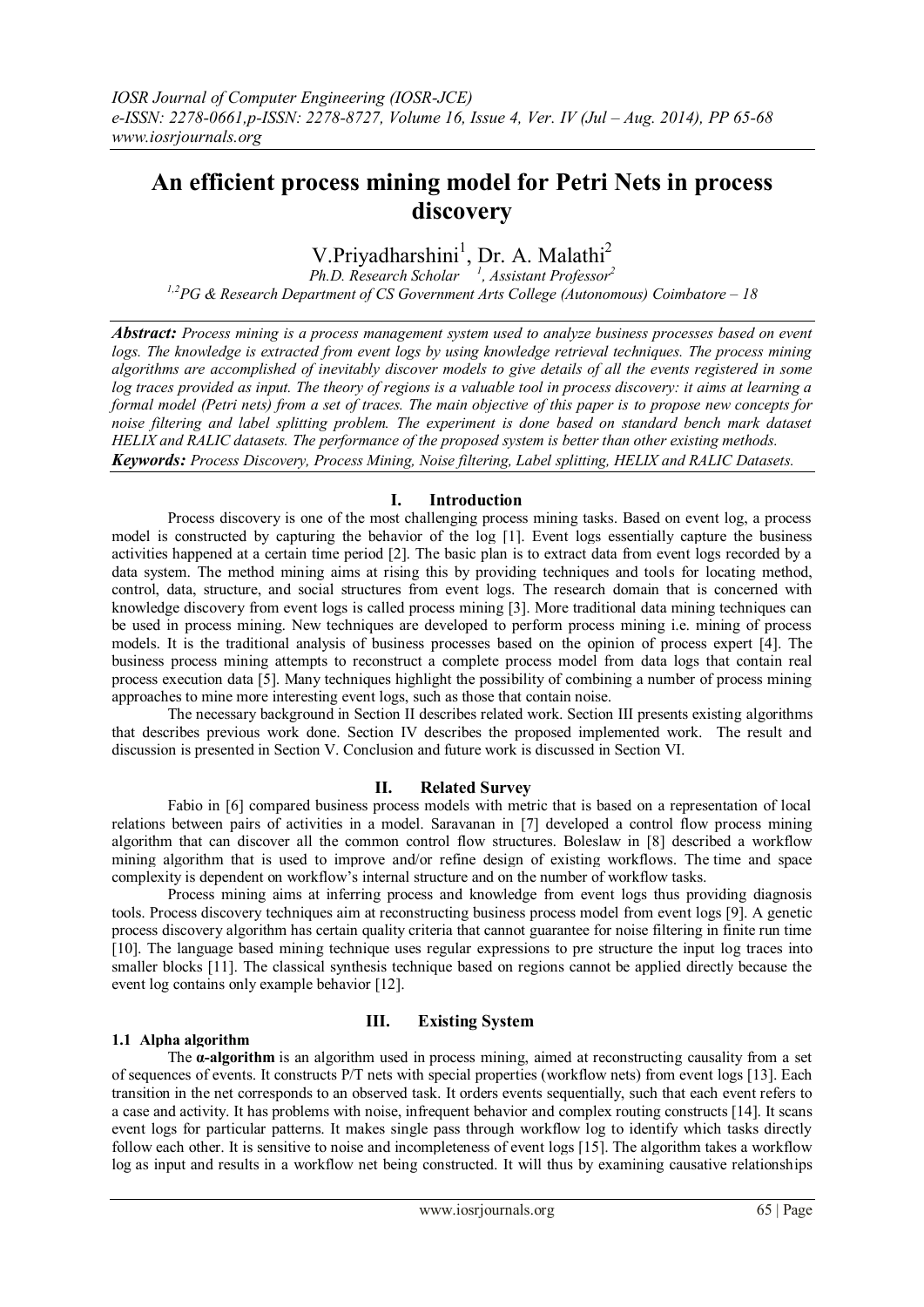determined between tasks [16]. For instance, one specific task would possibly continually precede another specific task in each execution trace, which might be helpful data.

### **1.2 Cycle Detection Algorithm**

 The region information in the cycle detection algorithm is incorporated by enabling the detection of complex cycles that cannot be obtained efficiently with state-of-the-art techniques [17]. This approach is discovering Petri net in an efficient way. But this method does not reject a trace of the log; they are very sensitive to noise. A low support threshold that is high enough to reduce the number of Frequentgroup patterns to a manageable level is used [18]. The intermediate step in the region-based Process Discovery flow; a folding step that is performed before applying a process discovery method, which allows factoring out the cycles and therefore reduces the size of the transition system [19].More significantly, dissimilarity with approaches that may yield transition structure with cycles, this decrease in size comes with the guarantee that significant subsets of regions are preserved [20].

 It is a pointer algorithmic rule that uses solely two pointers that move through the sequence at totally different speeds. The algorithmic rule solely must check for recurrent values of this special type, one double as aloof from the beginning of the sequence because the different, to search out an amount. The function value is used to find a cycle in a sequence of iterations. Cycles are available in a graph and in much real life application; it is required to know the existence of cycles in a graph [21]. The algorithm is developed in the context of network design problem but useful in any graph application where existence is to be finding out.

## **IV. Proposed System**

 In this work we propose new approaches for noise filtering and Label splitting problem. The main objective of this paper is to propose a conversion for k-bounded discovery that produces more compact TSs than the traditional conversion methods, without losing any precision [22]. Although this technique can be applied to any TS regardless of the conversion used, here develop scheme on top of the sequence and multiset changes, since the other changes are not guaranteed to reserve the same set of regions as the other two do [23]. For region-based discovery algorithms yielding a k bounded PN, this state equivalence description can be distinguished, since the algorithm will only reflect the k bounded regions of the TS. This approach is discovering Petri net in an efficient way. But this method does not reject a trace of the log; as they are very sensitive to noise [24].

#### **4.1 Unsupervised Noise filtering Algorithm**

The proposed system automatically decides correct initial weight, noise filtering, and feature selection properties. This proposed algorithm not only does noise filtering, it also measures the relationship of members in all calculated clusters to find the clarity of relationship. If any record has uncertain membership, it will be considered as the noise.

#### **4.2 Frequentgroup based noise filtering Algorithm**

 It finds all Frequentgroup patterns for a given minimum support and minimum confidence and remove the objects that are not a part of any Frequentgroup pattern. The set of Frequentgroup patterns for any data set depends upon the value of minimum support and minimum confidence. Wherever possible, we fix the minimum support to be zero and employ the minimum confidence to control the number of objects that are designated as noise. However, in some data sets setting the support threshold to zero leads to an explosion in the number of Frequentgroup patterns. For this reason, a low support threshold that is high enough to reduce the number of Frequentgroup patterns to a manageable level is used. The proposed system is more efficient than the existing system.

## **4.3 Label Splitting Problem**

 This work is applying label splitting a technique that is used to improve the visualization of the PN; it is also used to avoid over generalization. In some cases the derived Petri net equivalent to the initial transition system is required. This cannot be always accomplished. This problem is solved by defining a property excitation closure that TS must satisfy in order to derive a PN with bi-similar behavior. A label splitting technique is presented here is used to repair excitation closure violations in a Transition system. This allows to present a method for obtain bi-similar k-bounded PNs; excitation closure is used to reduce the number of necessary regions while preserving the properties in the derived net.

Two open problems are formulated in the previous work,

- If the existence of an optimal net can be characterized in terms of the TSs and
- If there always exists at most one optimal net which could be considered canonical.

It gives a positive answer to the first problem and a negative answer to the second problem.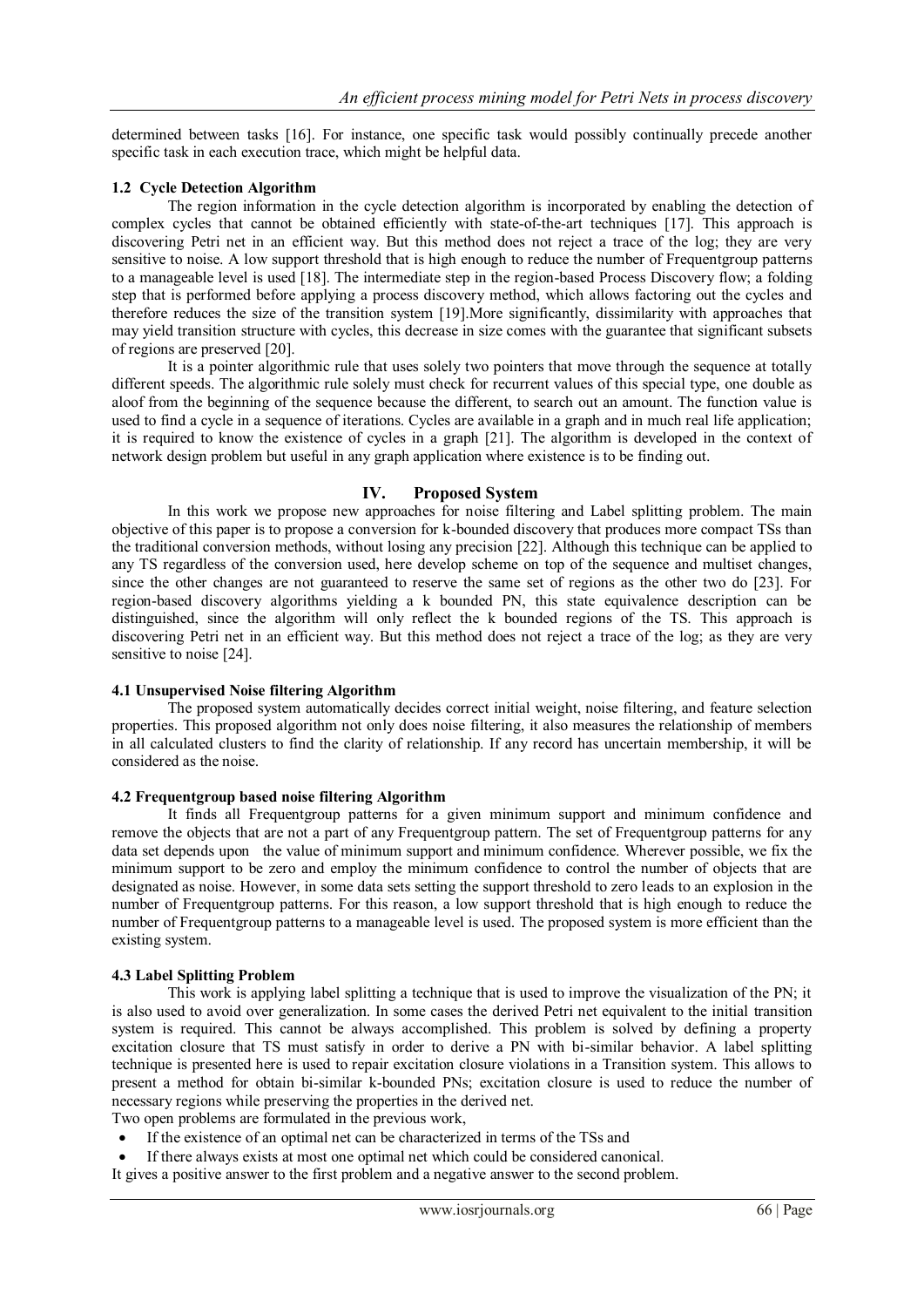## **4.4 Datasets**

 Helix and RALIC datasets is a compilation of release histories of a number of non-trivial Java Open Source Software System. It contains class files for each release of the system along with meta-data. A metric history is derived from extraction of releases and this data is directly used in research works.

## **V. Result And Discussion**

 In the work helix and RALIC dataset are used for the experiment. We are comparing the three algorithms for noise filtering and label splitting problem. In other words, the proposed unsupervised noise filtering and Frequentgroup based noise filtering and Label splitting. The fitness value of noise filtering is low compared to the proposed noise filtering and label splitting techniques. By using proposed label splitting in this system, we obtain the high fitness value. So we can obtain the effective performance comparatively.



**Fig 1. Fitness value for fraction of unconnected Transitions**

The experiment is based on fitness value calculation and fraction of unconnected transitions  $(T_u)$ . The second experiment based on fraction of unconnected transitions  $(T_u)$ , we calculate the  $T_u$  corresponding to existing and proposed approaches. The  $T_u$  is decreased for the proposed methods label splitting technique. This will also increase the performance of the proposed system compared to existing system. Finally we can conclude as the proposed label splitting approach has more effective than the existing system as shown in Fig 1.

 In Fig 2. Three proposed algorithms are compared. They are noise filtering and label splitting approaches. In this comparison, the parameter for the comparison is time complexity. The time complexity is defined as the time taken for performs the operation of the technique. The proposed label splitting has lowest complexity of time compared to the other two techniques. Since, this proposed system reduces the time complexity it is very effective.



**Fig 2. Time Complexity Rate**

# **VI. Conclusion And Future Work**

 The datasets were used with three different region based algorithms for unconnected transitions and the result is shown. In future, we will look for improvements of the existing process discovery and visualization techniques that allow for the construction of comprehensible models based on realistic characteristics of an event logs.